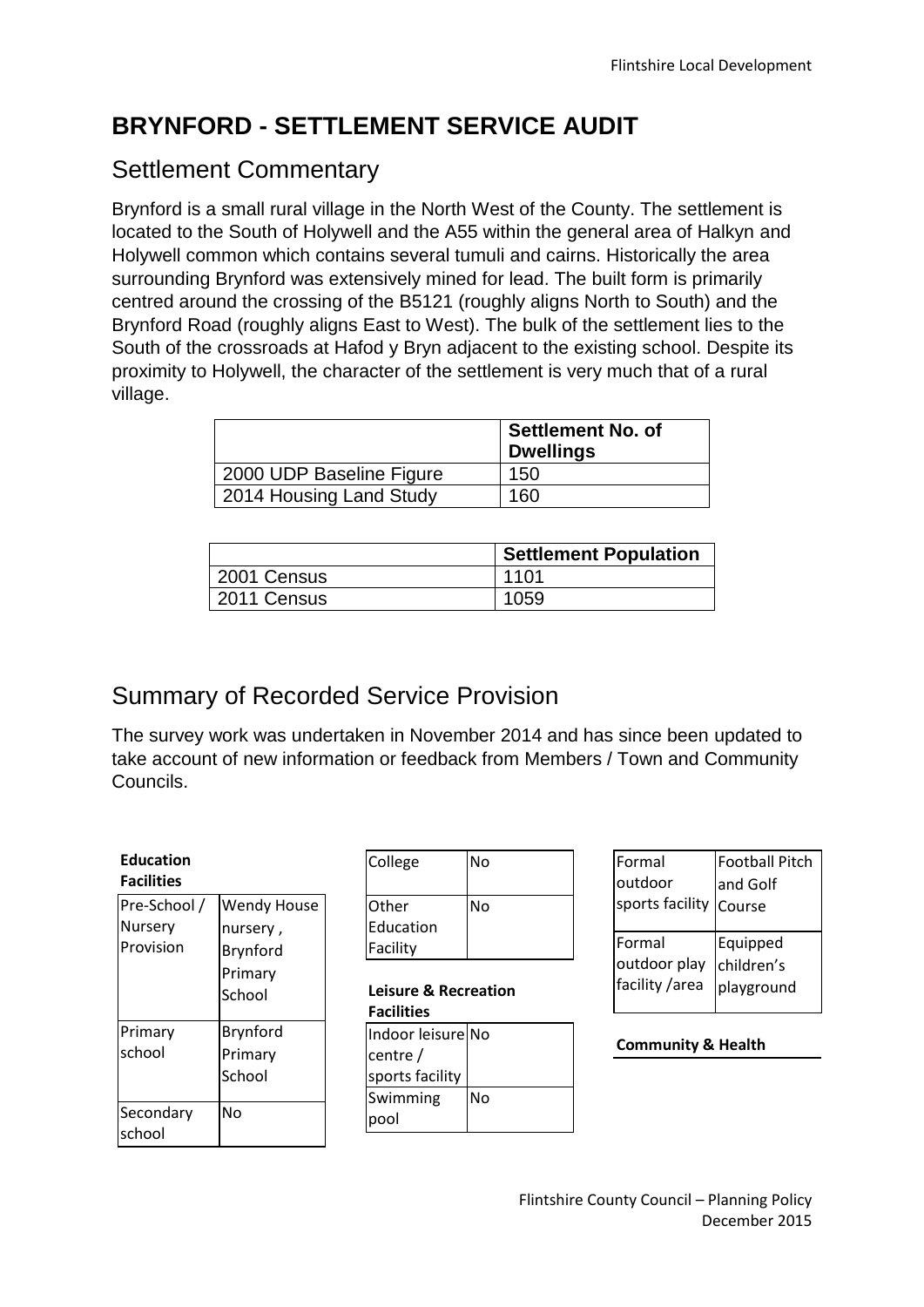| Community       | Appears to be      |
|-----------------|--------------------|
| centre / hall   | no longer          |
|                 | used by the        |
|                 |                    |
|                 | Community.         |
|                 | P.P. granted in    |
|                 | 2013 for an        |
|                 | annex              |
|                 | extension to       |
|                 | the Primary        |
|                 | school to          |
|                 | provide multi      |
|                 | purpose            |
|                 | Community          |
|                 | Hall and           |
|                 | meeting            |
|                 | room.              |
|                 |                    |
| Civic offices / | <b>No</b>          |
| facility        |                    |
| Library         | Every 3 weeks      |
|                 | outside shop.      |
|                 | Tuesday 2.05       |
|                 | $-2.45$            |
| Hospital        | No                 |
|                 |                    |
| Doctors         | No                 |
| surgery         |                    |
| Dentist         | No                 |
| surgery         |                    |
| Pharmacy        | No                 |
|                 |                    |
| Place of        | <b>St Michaels</b> |
| worship         | Church. Also       |
|                 | church             |
|                 | alongside          |
|                 | Ffordd             |
|                 | Calcoed-           |
|                 | Calcoed.           |
|                 |                    |

| <b>Retail &amp; Commercial</b><br><b>Related</b> |                                                                                                           |
|--------------------------------------------------|-----------------------------------------------------------------------------------------------------------|
| Supermarket                                      | No                                                                                                        |
| Non-food<br>retail units                         | NΩ                                                                                                        |
| Convenience<br>shop                              | <b>Yes Brynford</b><br><b>Stores</b><br>alongside<br>B5121                                                |
| Other shops                                      | No                                                                                                        |
| Café / Take<br>away                              | Refreshments<br>available at<br>the Golf Club<br><b>House and Pet</b><br>Cemetery                         |
| Bank/Building<br>Society                         | No                                                                                                        |
| <b>Free Standing</b><br>of a Bank -<br>Cashpoint | No                                                                                                        |
| <b>Public house</b><br>/ club /<br>restaurant    | <b>Crooked Horn</b><br>on the eastern<br>edge of the<br>settlement.<br>Glan Yr Afon<br>Inn at<br>Dolphin. |
| Post office                                      | No                                                                                                        |
| Post box                                         | Yes at<br>Brynford<br><b>Stores</b>                                                                       |
| <b>Petrol Filling</b><br>Station                 | No                                                                                                        |

#### **Employment**

| Local         |
|---------------|
| employment    |
| opportunities |
| at Oares      |
| Coach Depot,  |
| Pet Cemetary  |
| and Childrens |
| ursery        |
|               |

#### **Transport**

| Rail station                                    | No                                                                                                                                                                                                          |
|-------------------------------------------------|-------------------------------------------------------------------------------------------------------------------------------------------------------------------------------------------------------------|
| Bus station /<br>stop                           | Yes                                                                                                                                                                                                         |
| <b>Bus service</b><br>frequency                 | Service 14c - 4<br>buses per day<br>to Mold (Mon<br>– Sat). Service<br>22 - 10 buses<br>per day to<br>Holywell (Mon<br>– Sat) /<br>Service 127-<br>1 bus per day<br>(Mon-Fri<br><b>School Days</b><br>only) |
| Cycle route                                     | Yes Cycle<br>route No 5                                                                                                                                                                                     |
| Access to<br>main highway from A5026<br>network | Approx 2km<br>via the steep<br>and in parts<br>tortuous<br>aligned<br><b>Brynford Hill</b>                                                                                                                  |

# Broadband Provision

According to the latest OFCOM data (2013) Brynford post codes (where data is available) have a median average broadband range of 3.2-9.7 mega bytes per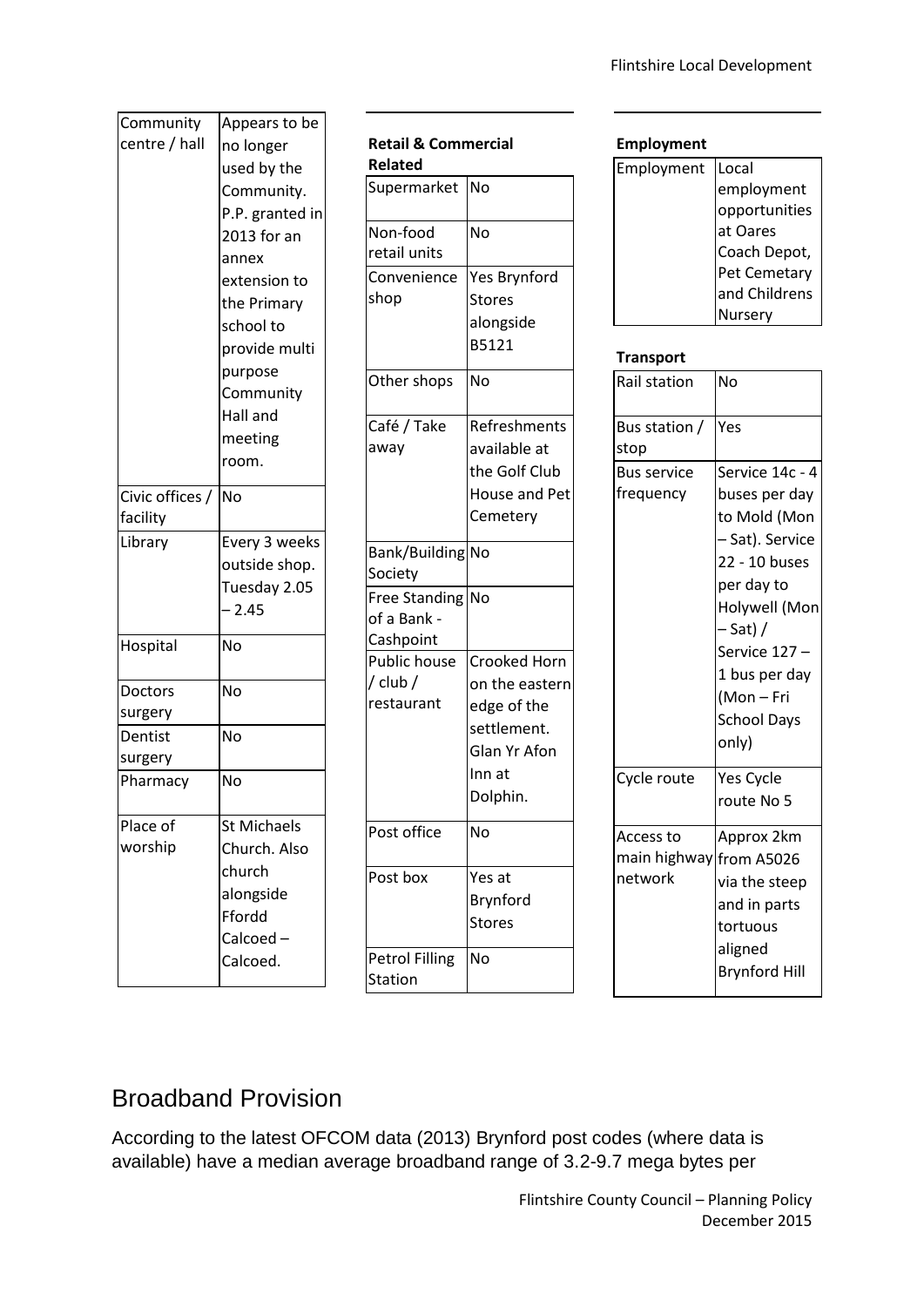second with most postcodes having around 5mbps. Accordingly it is to be expected that broadband provision in Brynford is poor and is constrained. This is likely to have a negative effect on the ability of local residents seeking to operate business in the local area and on access online services such as banking, post office services or online shopping.

### Other Comments

None.

### Mapping Service Provision

The service provision within the village has been mapped for illustrative purposes and is presented overleaf. As the image suggests service provision in Brynford is very limited.